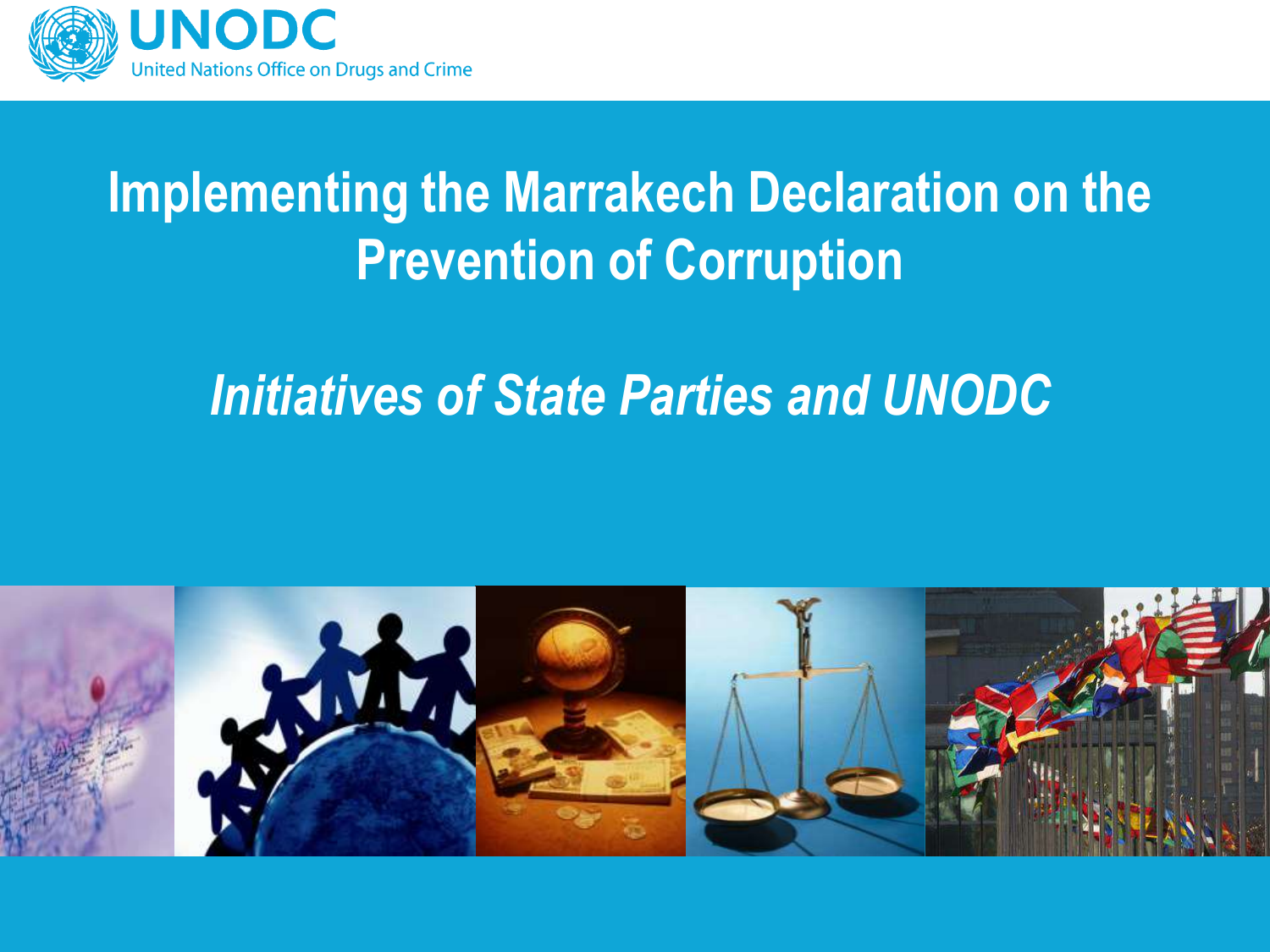

# **The United Nations Convention against Corruption**

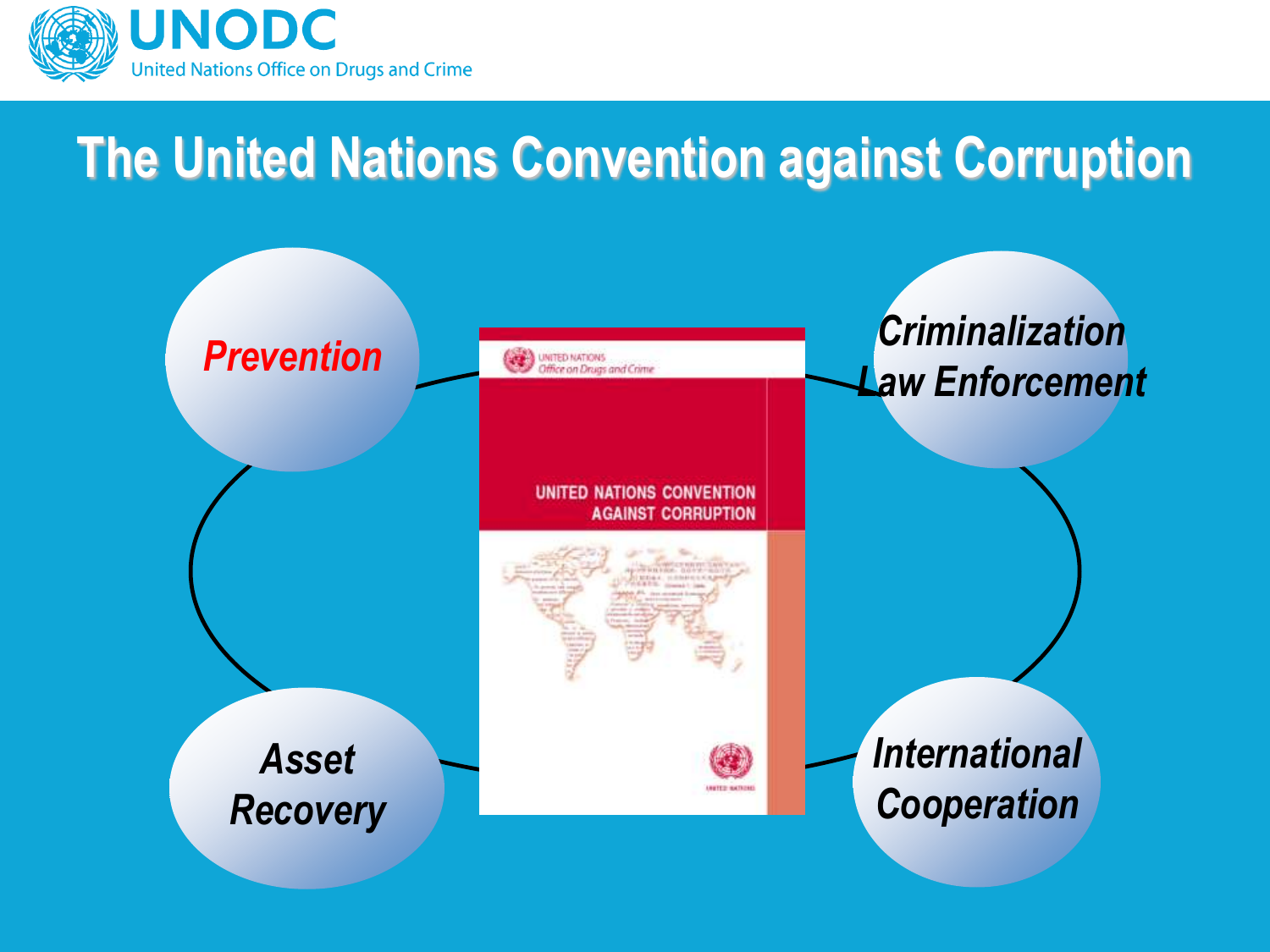

# **States parties' engagement on prevention of corruption**

- 3<sup>rd</sup> Session of the UNCAC CoSP, resolution 3/2 entitled "Preventive measures"
- 4 th session of the UNCAC CoSP, resolution 4/3: *Marrakech Declaration on the Prevention of Corruption*
- 5<sup>th</sup> and 6<sup>th</sup> sessions of the CoSP > **two follow-up resolutions** to the Marrakech Declaration (5/4 and 6/6)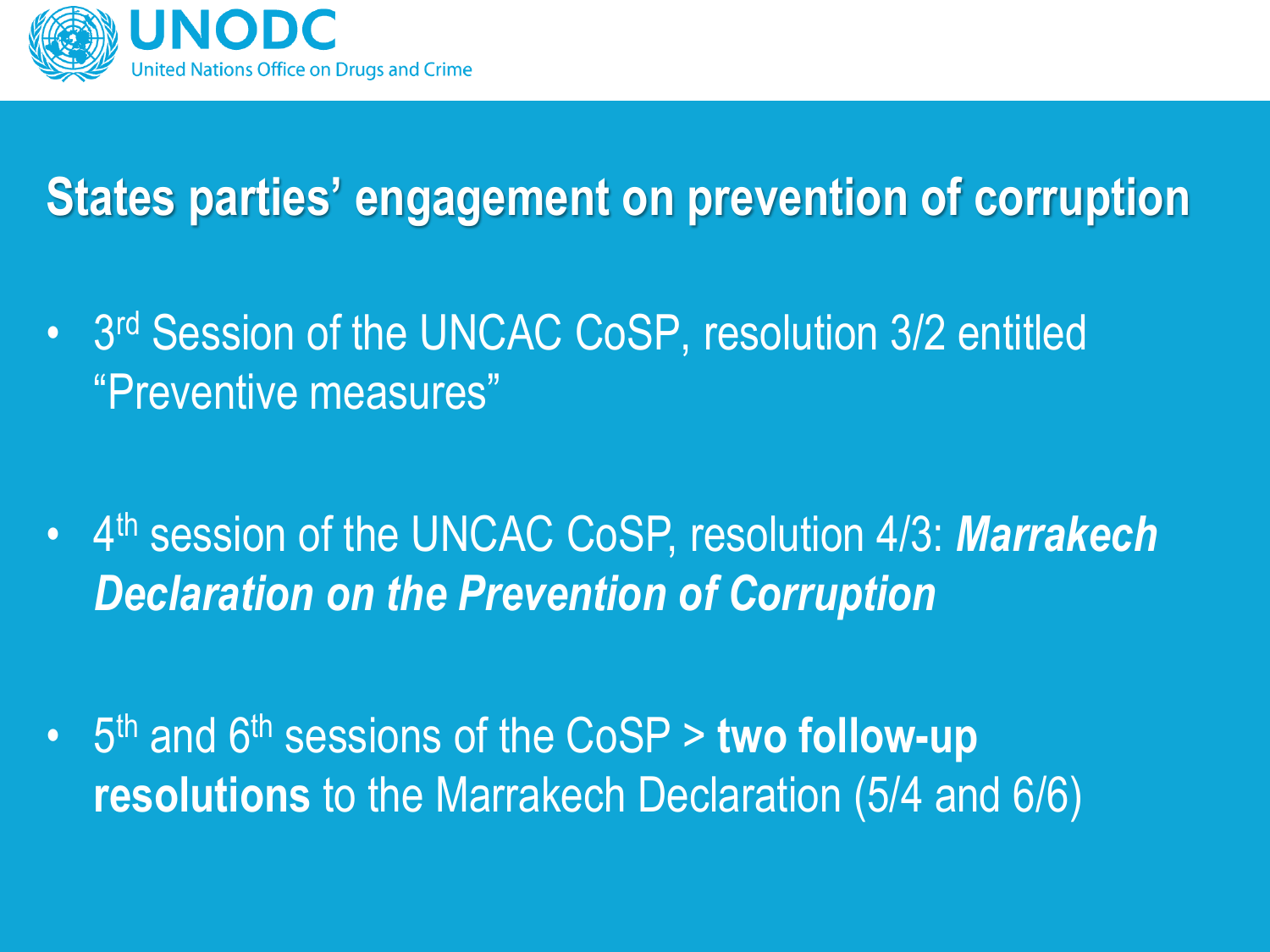

### **Open-Ended Intergovernmental Working Group on Prevention**

#### Established in 2009 by the CoSP

Annual sessions, giving an opportunity to participants to discuss specific issues and compare approaches and practices

- All info shared is compiled and available on the website



https://www.unodc.org/unodc/en/treaties/CAC/worki ng-group4.html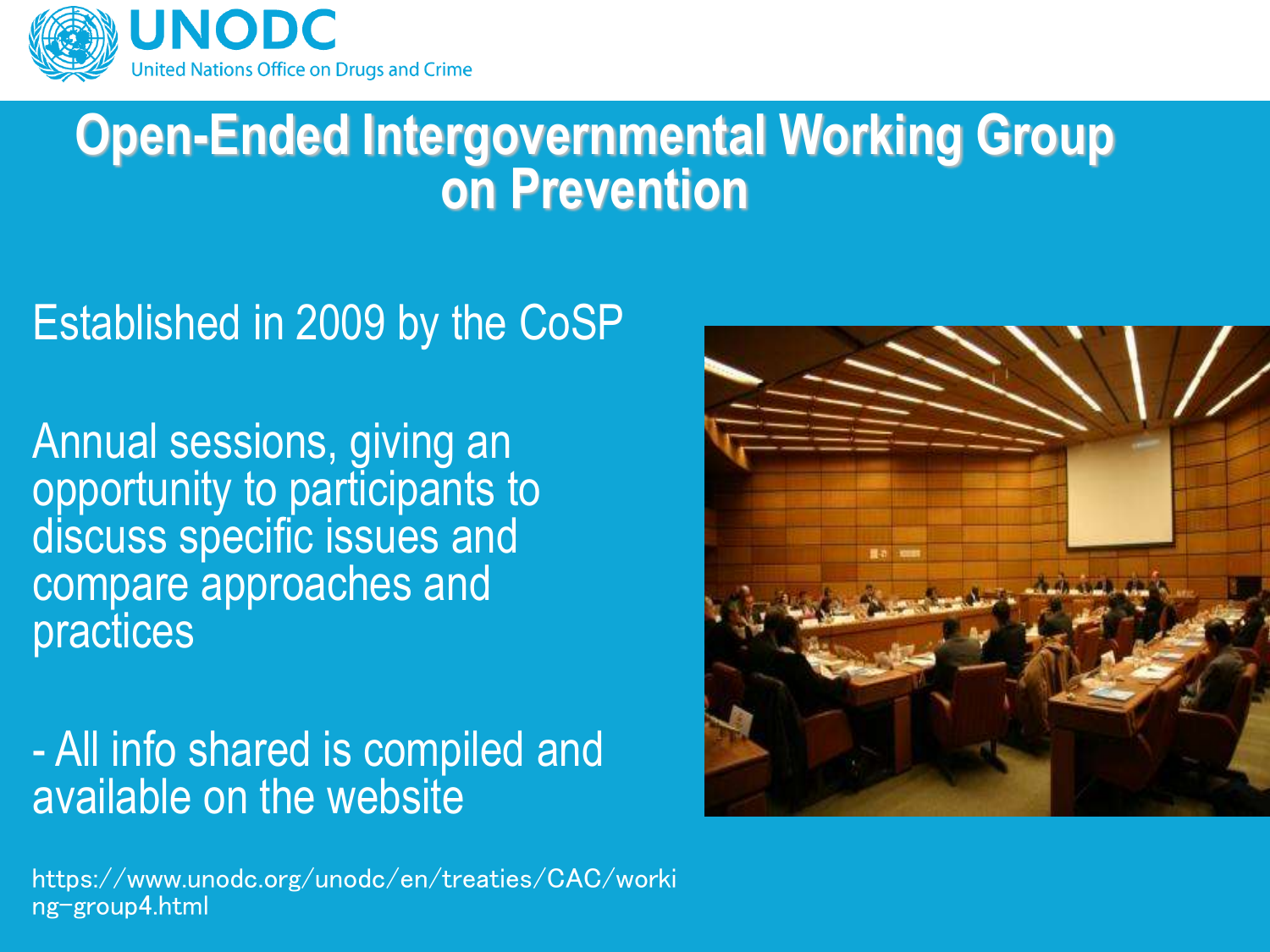

# **Supporting anti-corruption strategies**

- UNODC publication *National Anti-Corruption Strategies: A Practical Guide for Development and Implementation*
- Since July 2015, UNODC has **supported more than 20 States parties** to establish or revise anti-corruption strategies (e.g. Egypt: workshop to strengthen the monitoring and evaluation of the strategy's implementation, Namibia: revision of the AC strategy, Qatar: drafting first comprehensive strategy)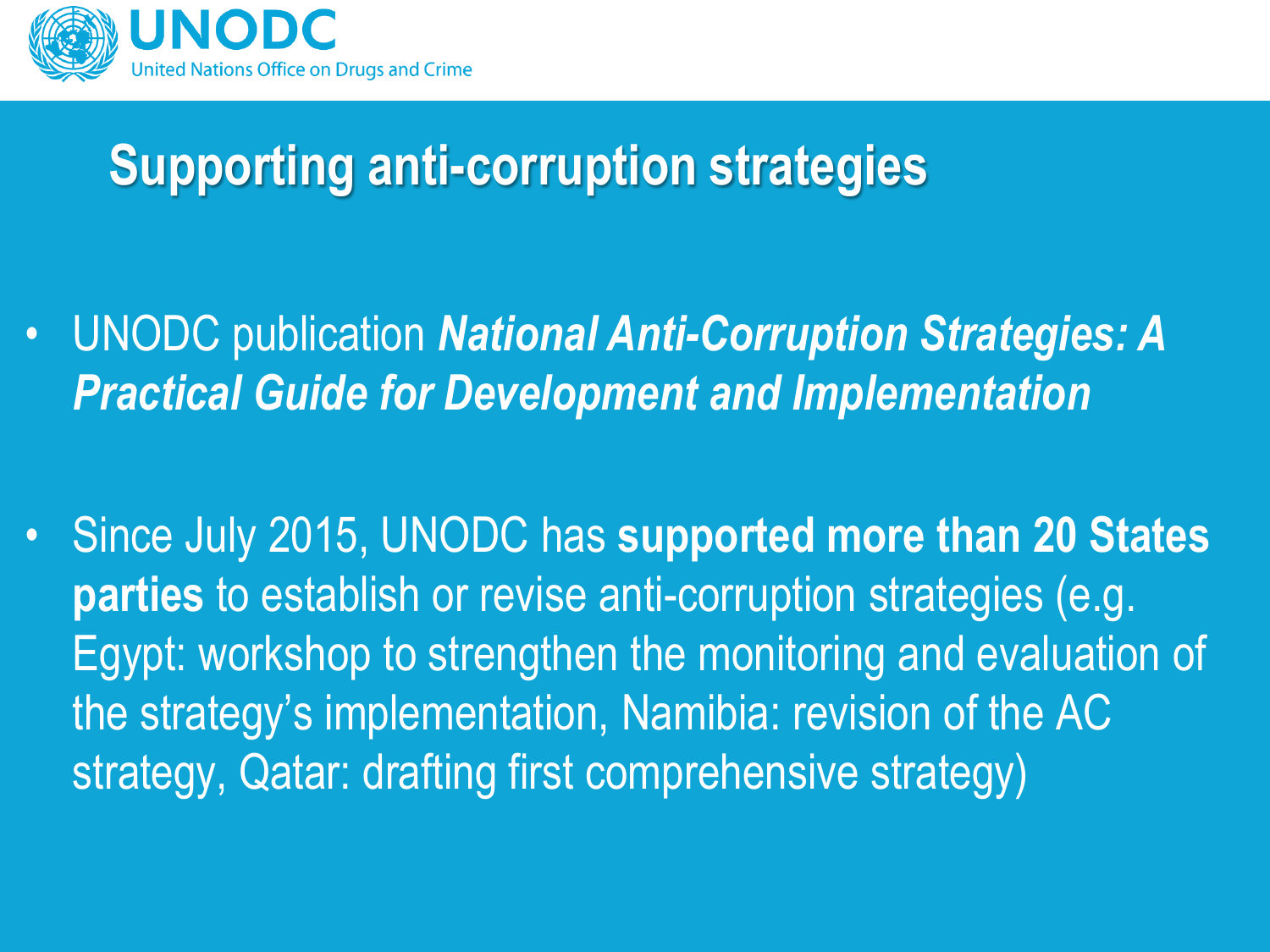

## **Preventive anti-corruption bodies**

- Article 6 of the UNCAC:
	- Preventive bodies
		- Overseeing and coordinating the implementation of AC policies;
		- Increasing and disseminating knowledge about the prevention of corruption.
	- AC bodies should have:
		- Necessary independence
		- Necessary material resources and specialized staff, as well as training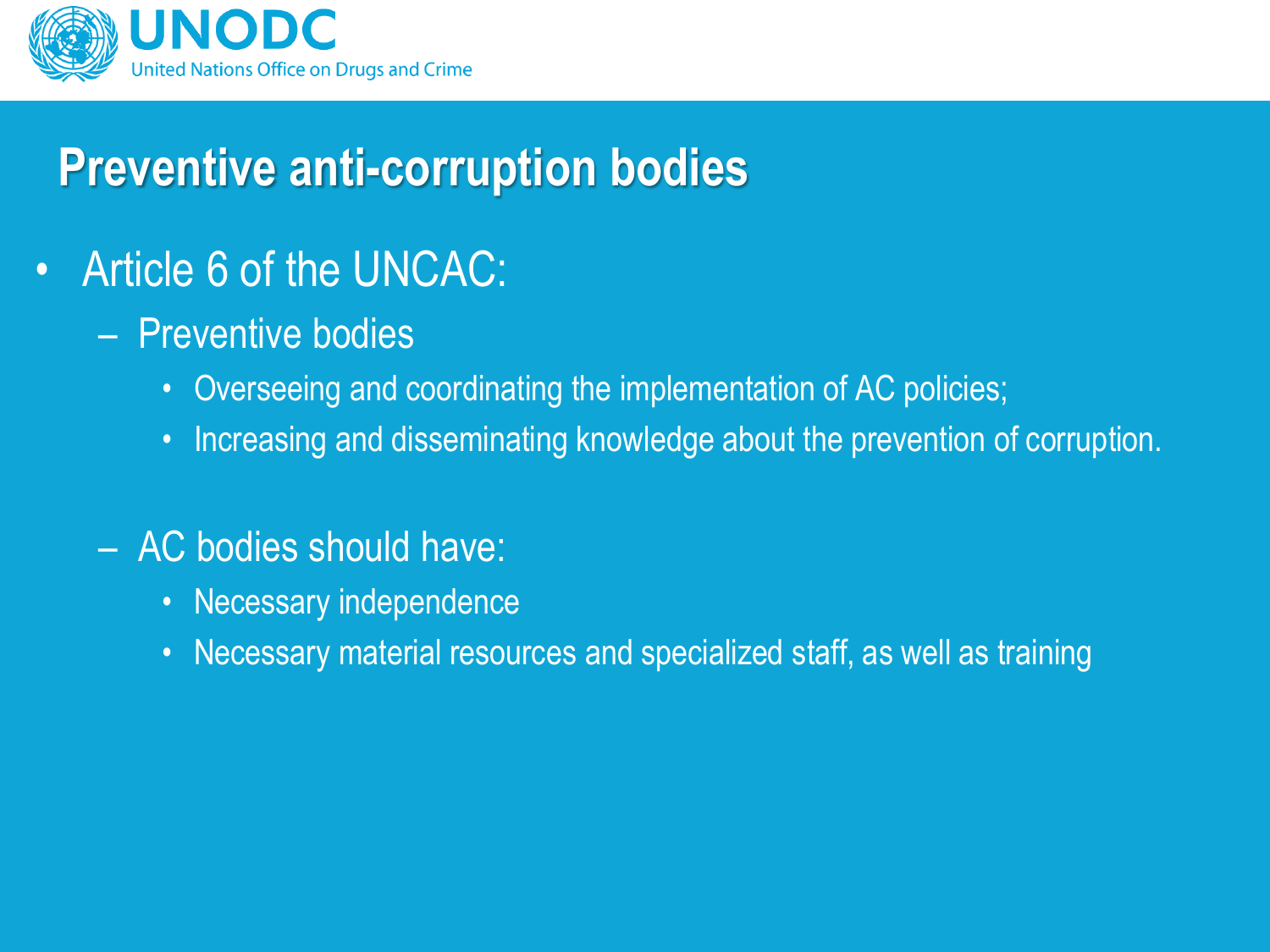

## **UNODC support to anti-corruption bodies**

- UNODC provided expert advice on:
	- the **conceptualization, role and powers of anti-corruption bodies** (revision of laws and rules)
	- **Revision of management processes** (procedures and revision of work flows, organizational structures)
	- **Capacity development of prevention staff,** (training, mentoring)

(recent work in: Afghanistan, Burkina Faso, Ethiopia, Guatemala, Niger, the Solomon Islands, Timor-Leste, Myanmar Cambodia, Indonesia, Lao PDR)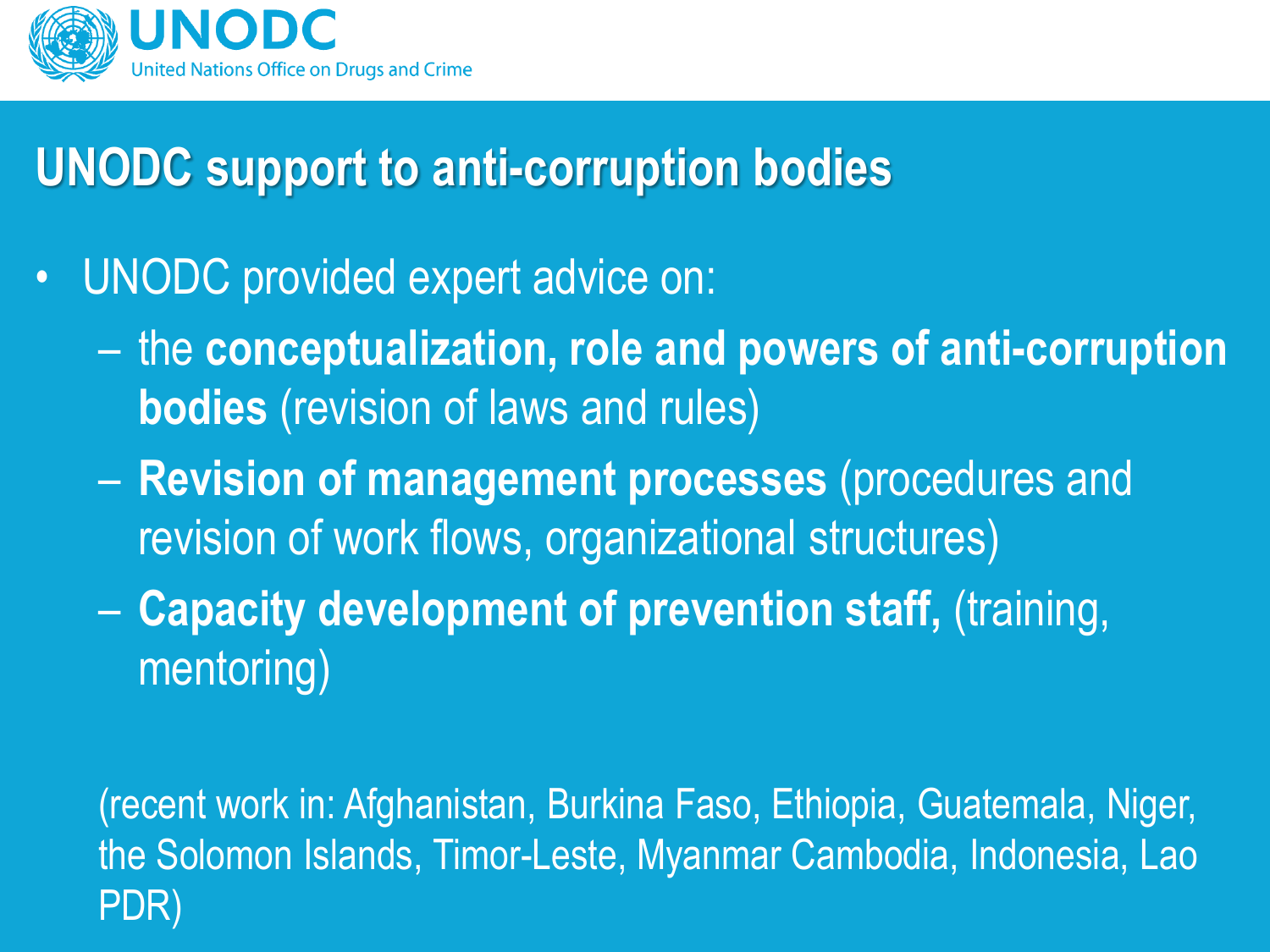

#### Some take-aways from UNODC's experience:

 $\triangleright$  Often not enough resources (financial-human) are dedicated to preventive bodies or to the preventive function within multipurpose ACAs

 $\triangleright$  Anti corruption bodies with a preventive mandate should coordinate and promote activities; best practice:

- Establishment **of coordination mechanisms** and reporting line form the line ministries and public services to the ACA
- **Integrity officers** responding to the ACA but integrated within the public administration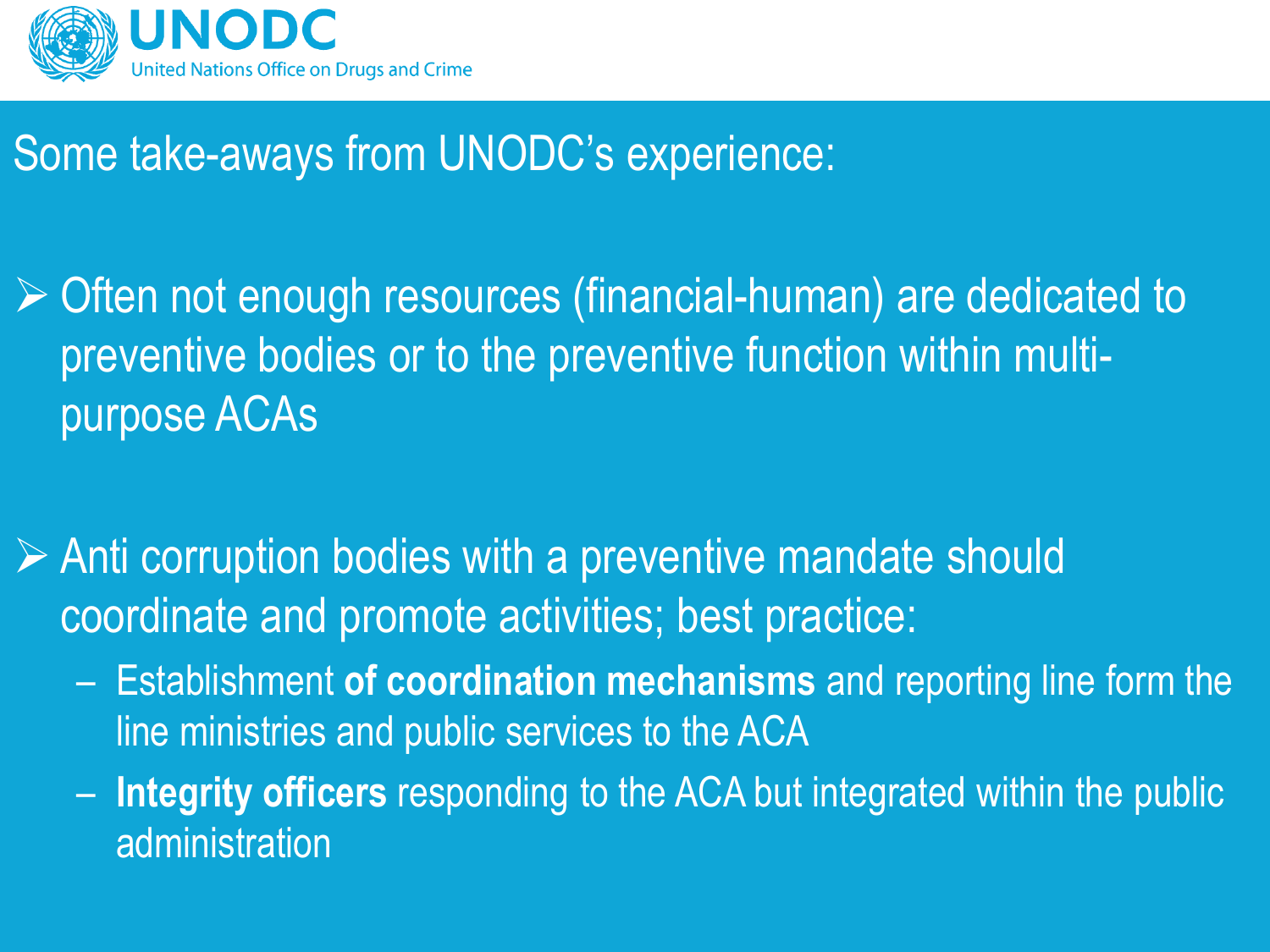

### $\triangleright$  Cooperation with the NGOs, civil society and the private sector is key for preventive bodies;

 Preventive bodies should have the capacity to **research the corruption phenomenon**, collect data and provide analysis – with a view to:

- Proposing innovative strategies and approaches,
- Developing impact evaluation frameworks for AC strategies

 $\triangleright$  Be tech savvy: utilize IT and innovative tools for enhancing transparency and accountability – e.g. **open data, social media**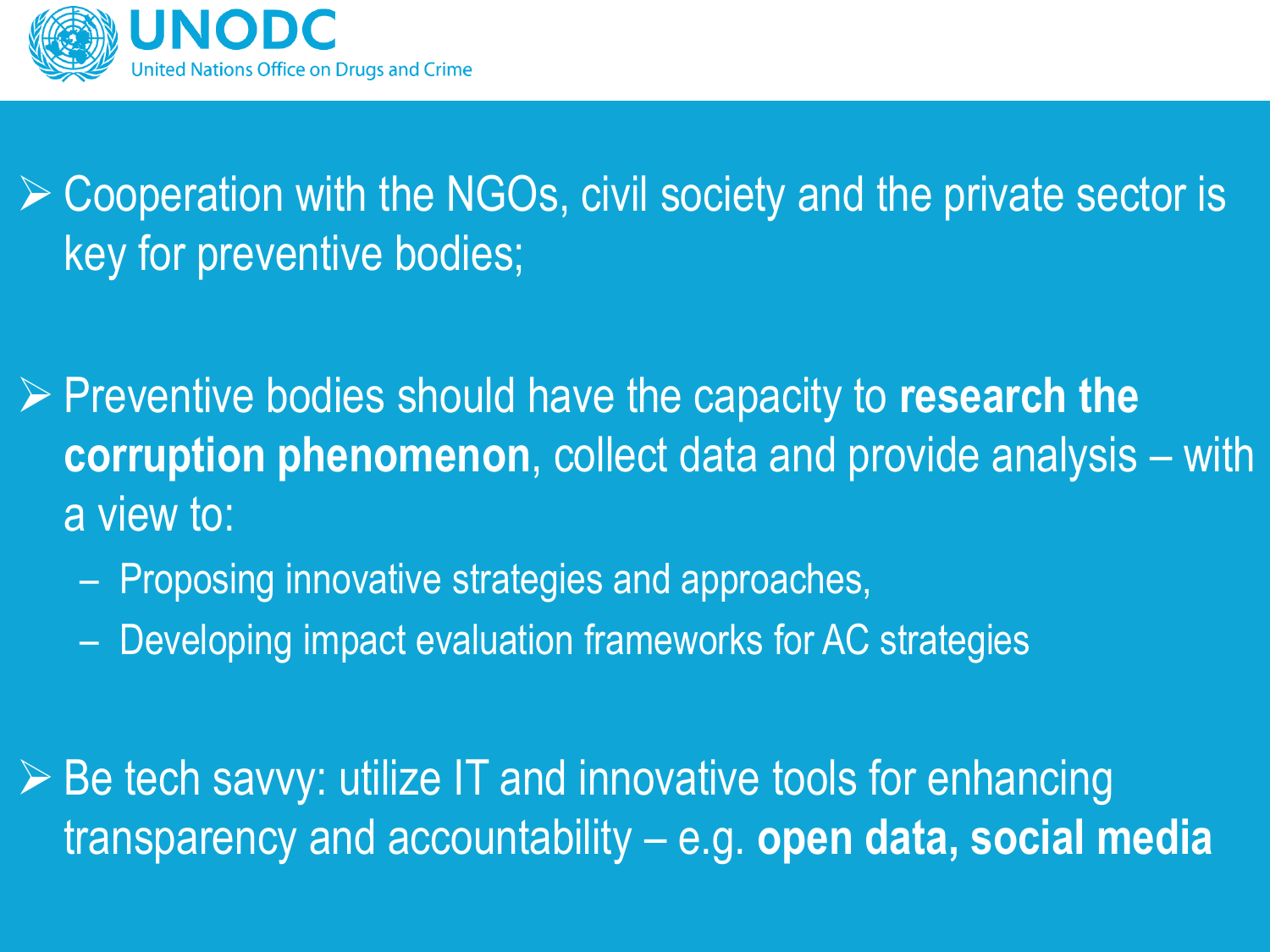

# **Transparency, integrity and accountability in the public sector**

- **Asset declarations and conflicts of interest management systems**
- **Access to information**
- **Protection of whistle-bowers and witnesses**

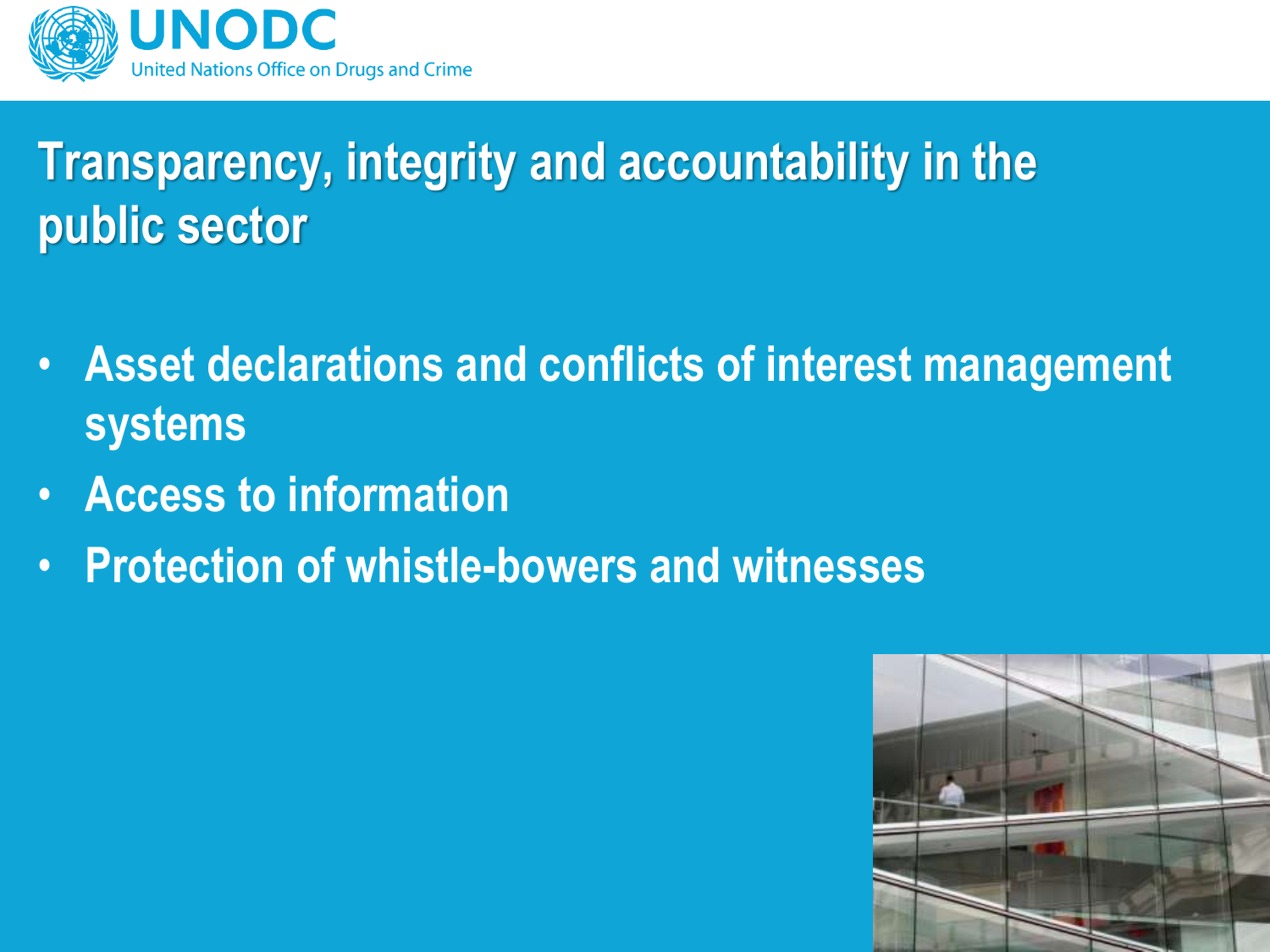

# **Public procurement**

- Resource guide on *Procurement and corruption in small island developing States: Challenges and Emerging Practices*
- Regional workshop on **corruption risk assessments** in public procurement for procurement and anti-corruption bodies of South and South-East Asia in July 2017
- Training on identifying and addressing corruption risks in procurement has been organized in Indonesia - planned in Cambodia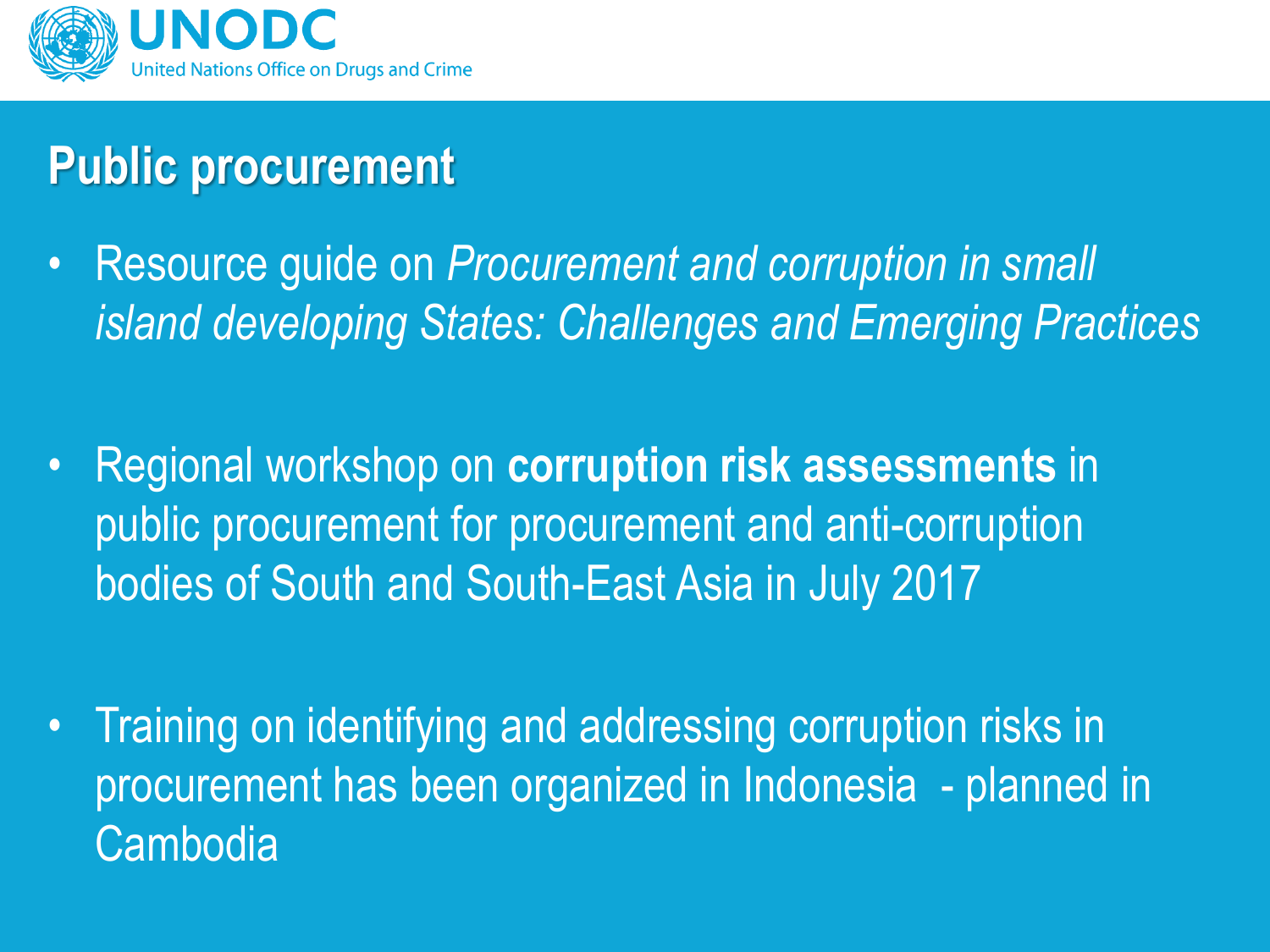

# **Supporting criminal justice sector institutions**

#### • *Judicial Integrity*

- creation of a Global Judicial Integrity Network
- technical assistance was provided to the judiciaries of Egypt, El Salvador, Ethiopia, Kosovo, Micronesia (Federated States of), Myanmar, Nigeria, Tunisia, and Viet Nam.
- Police integrity
- Corruption risk assessments in customs and ports
- Anti-corruption in prisons

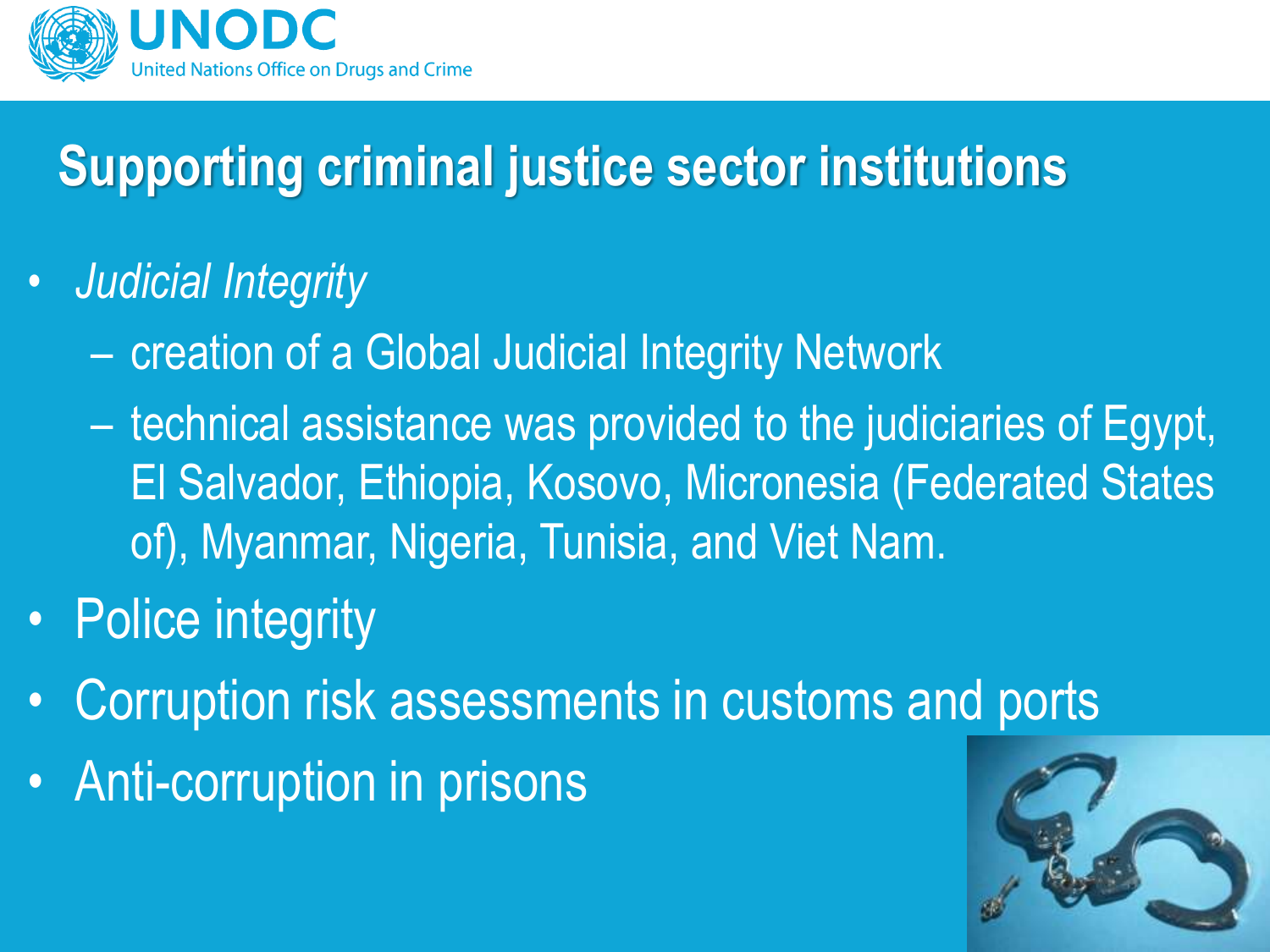

**ACAD – Anti-Corruption Academic Initiative**

- ACAD has actively involved over 400 universities
- ACAD Menu of Resources, containing over 1,800 articles, publications and research papers related to corruption that can be used by universities in their existing programmes

#### **Education for Justice (E4J) initiative**

- Building a culture of lawfulness among children and youth through the provision of age-appropriate educational materials
- Primary, secondary and tertiary levels